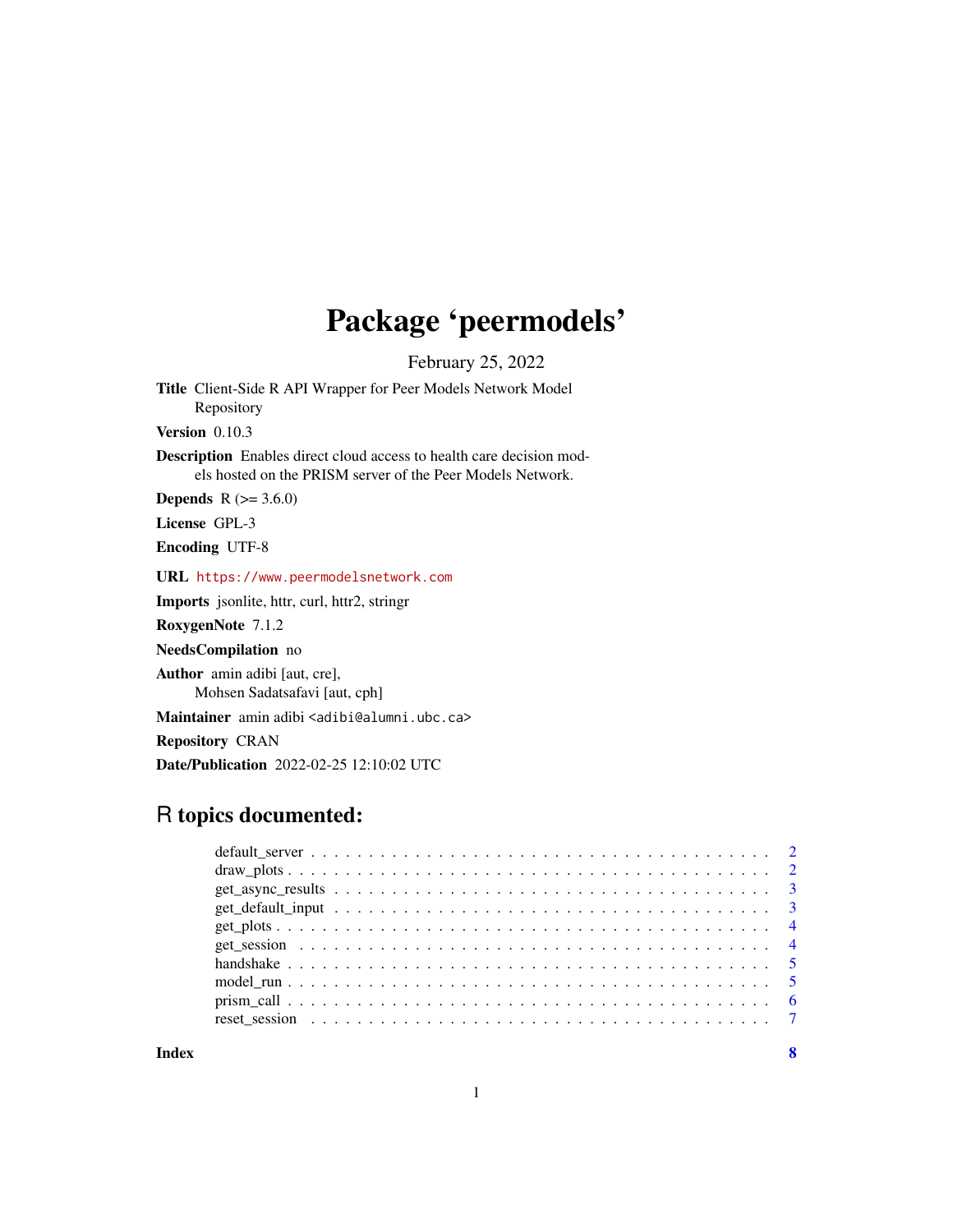<span id="page-1-0"></span>

## Description

Returns the default server path for PRISM server

#### Usage

default\_server()

#### Value

the default server path for PRISM server

draw\_plots *draws plots generated by the model in R Session*

## Description

draws plots generated by the model in R Session

#### Usage

```
draw_plots(plot_number = NULL)
```
#### Arguments

plot\_number the number of the plot to be rendered

## Value

graphical object in R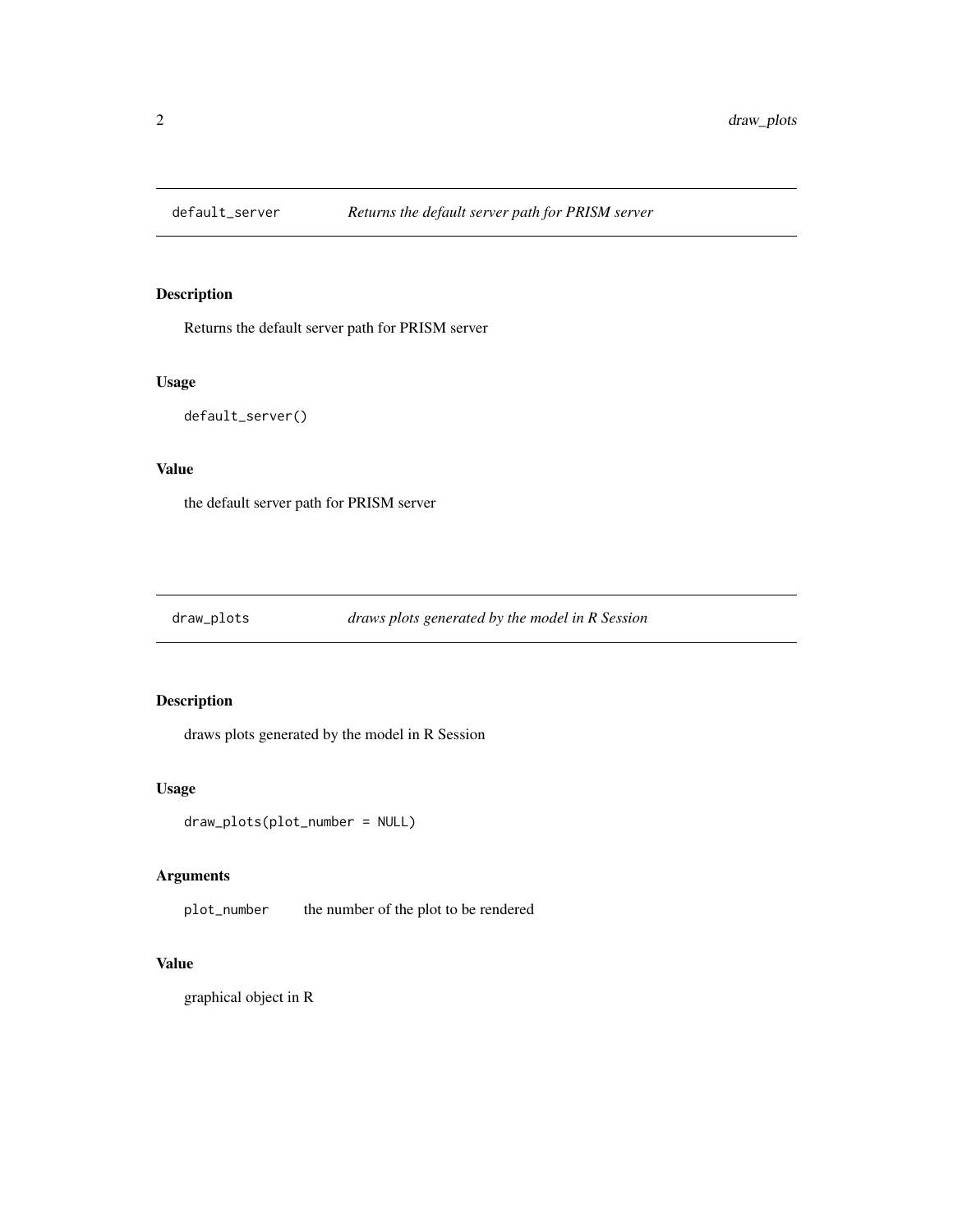## <span id="page-2-0"></span>Description

Retrieves async results

## Usage

```
get_async_results(
 model_name = NULL,
 token = NULL,
 api_key = NULL,
  server = NULL
)
```
## Arguments

| model_name | name of the model                |
|------------|----------------------------------|
| token      | async job token                  |
| api_key    | API key                          |
| server     | Server address. Defaults to PMN. |

#### Value

processed (from JSON to R object result of the call)

get\_default\_input *Returns default PRISM model input*

## Description

Returns default PRISM model input

#### Usage

```
get_default_input(model_name = NULL, api_key = NULL, server = NULL)
```
#### Arguments

| model name | name of the model. If null, it will be set to the last call's value.           |
|------------|--------------------------------------------------------------------------------|
| api_kev    | API key. If null, it will be set to the last call's value.                     |
| server     | Server address. If null, it will be set to Peer Models Network PRISM server on |
|            | the first run and to the last call's value on subsequent runs.                 |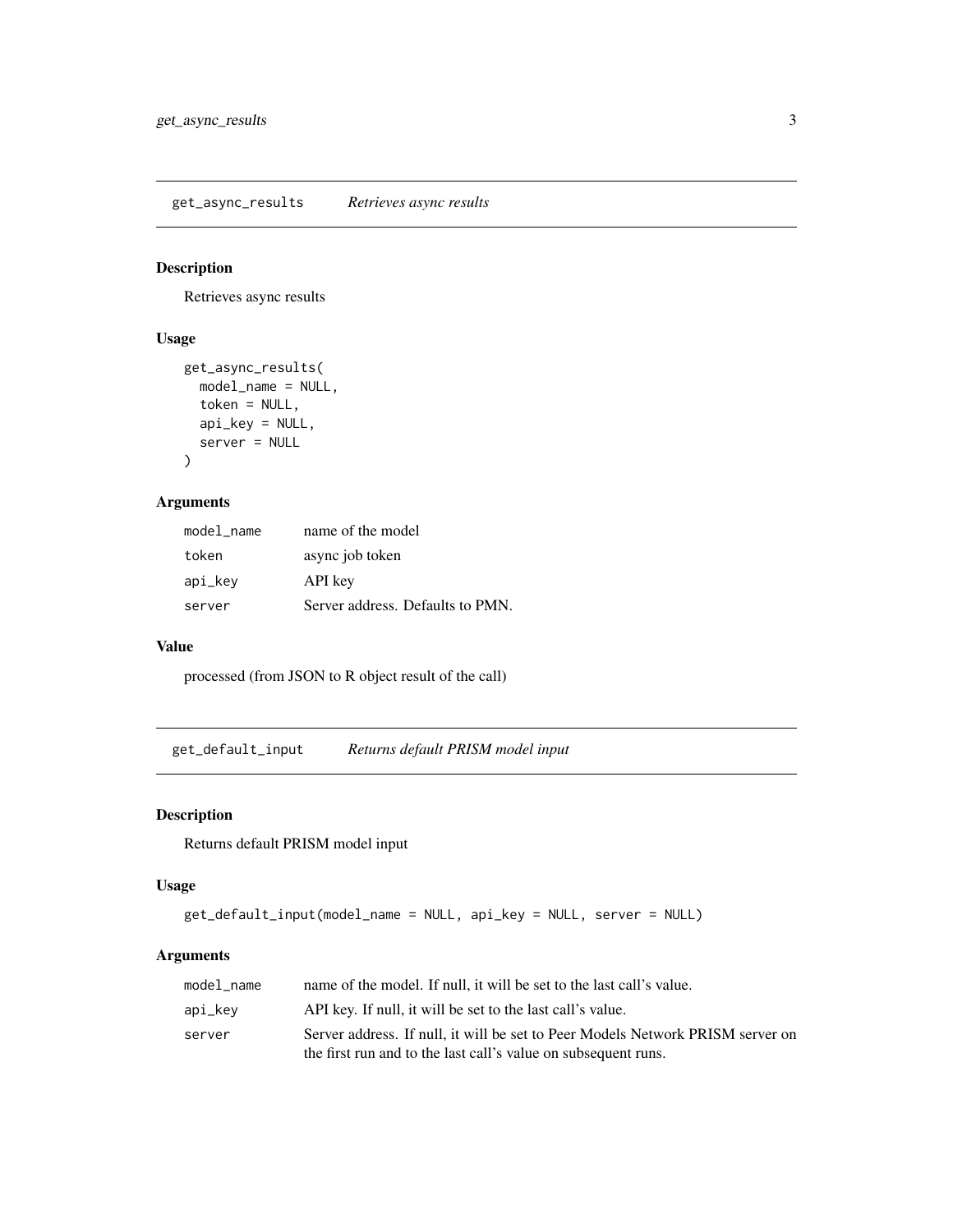## <span id="page-3-0"></span>Value

default model inputs, which can be changed and submitted to the model for a different run.

## Examples

```
## Not run:
sample_input <- get_default_input(model_name = "accept", api_key = "YOUR_API_KEY")
## End(Not run)
```
get\_plots *Retrieves plots generated by the model in R Session*

## Description

Retrieves plots generated by the model in R Session

#### Usage

get\_plots()

#### Value

URL of plots

get\_session *returns session info*

## Description

returns session info

#### Usage

get\_session()

#### Value

returns current session variables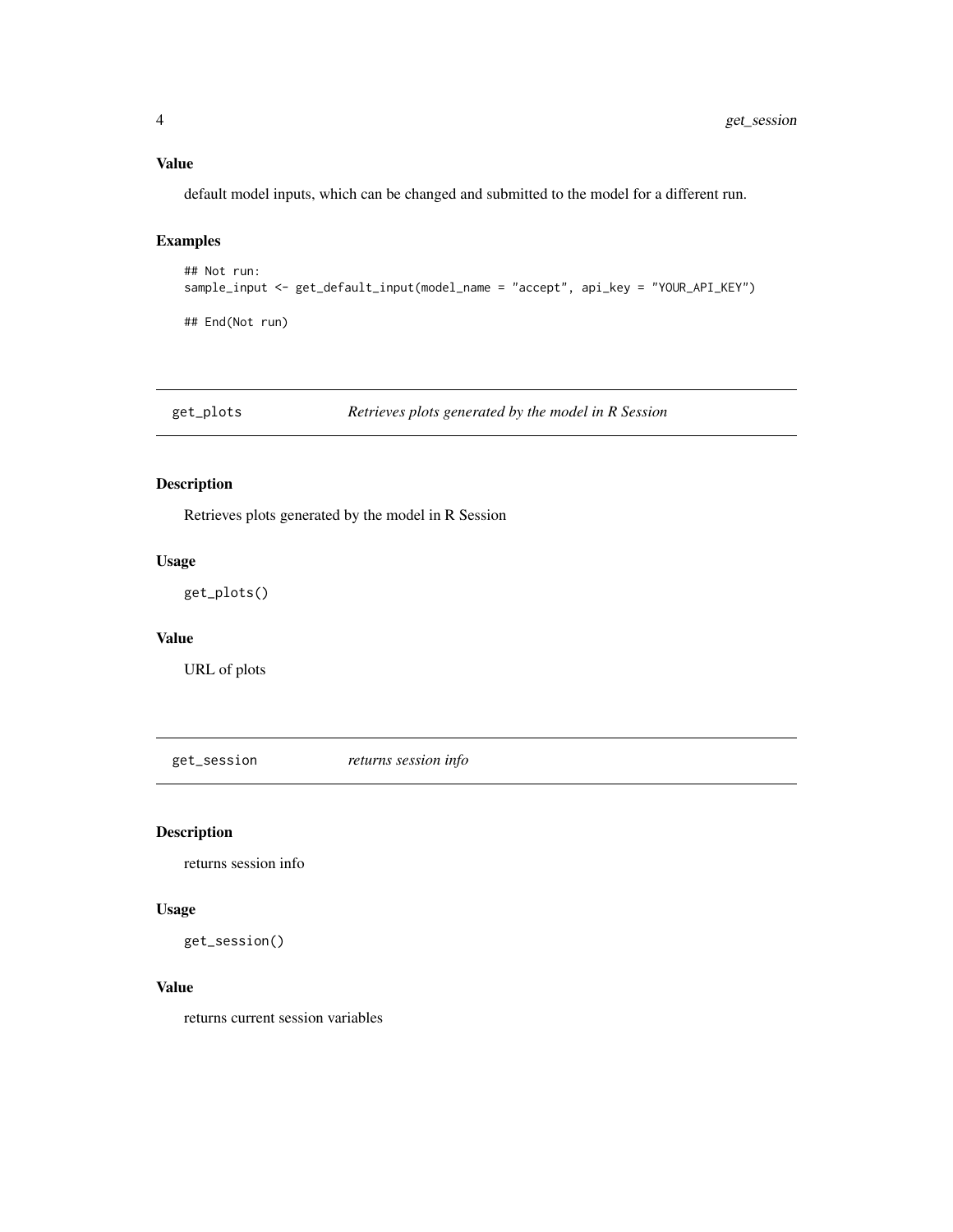<span id="page-4-0"></span>

## Description

checks to see if a model is available on the cloud server

## Usage

```
handshake(model_name, server = default_server())
```
## Arguments

| model name | name of the model      |
|------------|------------------------|
| server     | base url of the server |

#### Value

TRUE if model is available on the server, FALSE otherwise

## Examples

handshake("accept")

model\_run *Executes PRISM model*

## Description

Executes PRISM model

#### Usage

```
model_run(
  model_name = NULL,
  model_input = NULL,
  api_key = NULL,
  server = NULL,
  async = FALSE,
  email_address = NULL
\mathcal{L}
```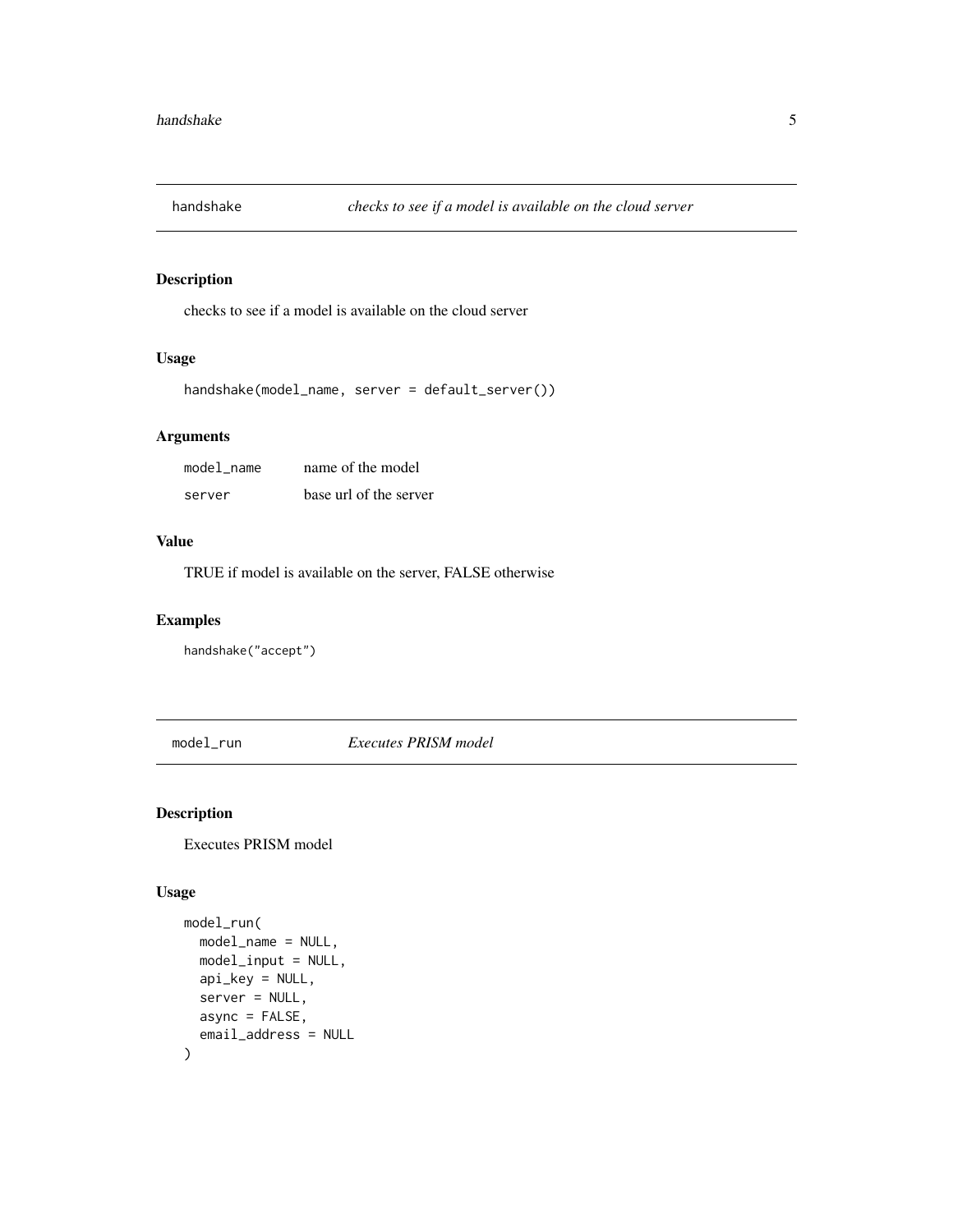## <span id="page-5-0"></span>Arguments

| model_name    | name of the model                                                     |
|---------------|-----------------------------------------------------------------------|
| model_input   | required custom parameters for current model                          |
| api_key       | API key                                                               |
| server        | server address. Defaults to the Peer Models Network PRSIM repository. |
| async         | should the model be called in async mode?                             |
| email_address | async results will be emailed to this address                         |

## Value

0 for success and 1 for error

## Examples

```
## Not run:
sample_input <- get_default_input(model_name = "epic", api_key = "YOUR_API_KEY")
sample_input$global_parameters.time_horizon <- 15
model_run ("epic", model_input = sample_input)
```
## End(Not run)

prism\_call *Generic call to PRISM server*

## Description

Generic call to PRISM server

## Usage

```
prism_call(func, base_url, api_key = NULL, ...)
```
## Arguments

| func     | function to call |
|----------|------------------|
| base_url | the url to call  |
| api_key  | API key          |
|          | other parameters |

## Value

processed (from JSON to R object result of the call)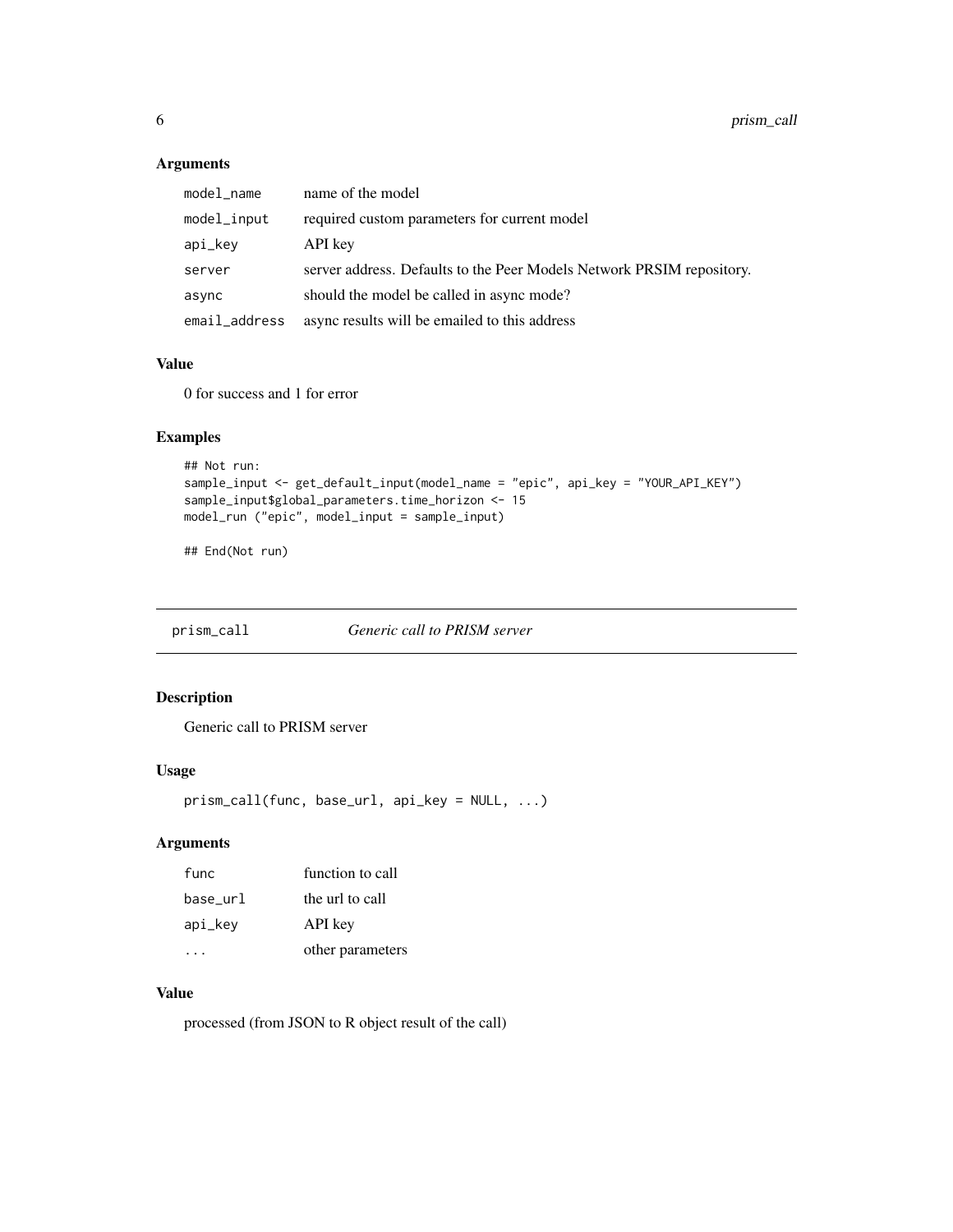<span id="page-6-0"></span>reset\_session *resets session info and clears stored environmental variables such as API keys and server address.*

## Description

resets session info and clears stored environmental variables such as API keys and server address.

## Usage

reset\_session()